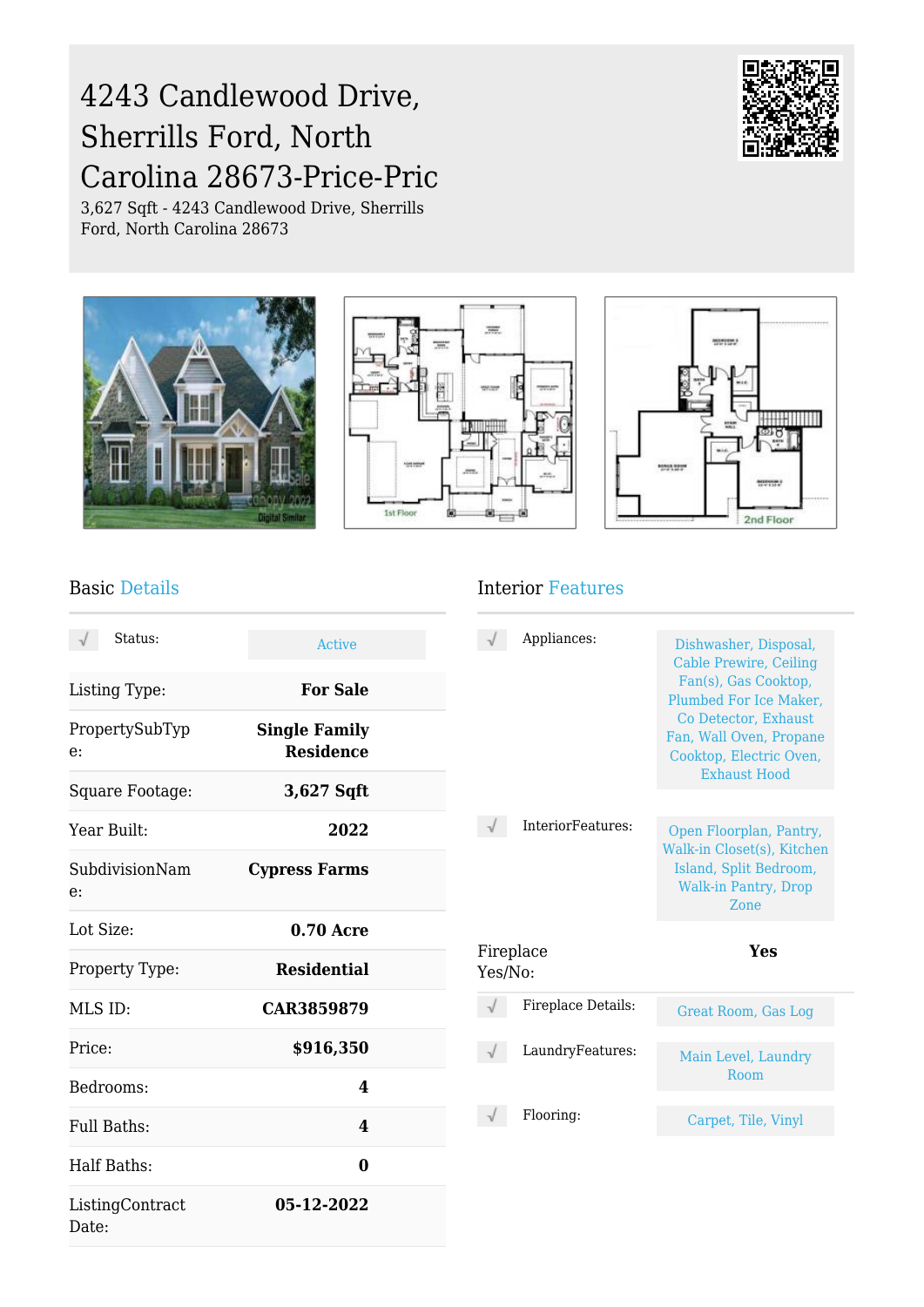## Address Map

| Country:              | <b>US</b>                                                                                                                                                                                                                                                                                                                                                                                                                                                            |  |
|-----------------------|----------------------------------------------------------------------------------------------------------------------------------------------------------------------------------------------------------------------------------------------------------------------------------------------------------------------------------------------------------------------------------------------------------------------------------------------------------------------|--|
| State:                | <b>North Carolina</b>                                                                                                                                                                                                                                                                                                                                                                                                                                                |  |
| County:               | Catawba                                                                                                                                                                                                                                                                                                                                                                                                                                                              |  |
| City:                 | <b>Sherrills Ford</b>                                                                                                                                                                                                                                                                                                                                                                                                                                                |  |
| Zipcode:              | 28673                                                                                                                                                                                                                                                                                                                                                                                                                                                                |  |
| Latitude:             | N35° 34' 46"                                                                                                                                                                                                                                                                                                                                                                                                                                                         |  |
| Longitude:            | W81° 1' 0.7"                                                                                                                                                                                                                                                                                                                                                                                                                                                         |  |
| Directions:           | I-77 North to Exit<br>36, Left on Hwy.<br>150W, Left on<br><b>Slanting Bridge</b><br>Road, Left on<br>Drena, Left on<br><b>Cypress Street, Left</b><br>on Candlewood.<br><b>Home on Left - Lot</b><br><b>9. OR Hwy 16</b><br>North, Right on St.<br><b>James Church Rd,</b><br><b>Straight at Light</b><br>onto Will Proctor,<br><b>Right on</b><br><b>Campground Road,</b><br><b>Right on Drena,</b><br>Left on Cypress St,<br><b>Right</b> on<br><b>Candlewood</b> |  |
| <b>Location Text:</b> | 4243 Candlewood<br><b>Drive, Sherrills</b><br>Ford, North<br>Carolina 28673                                                                                                                                                                                                                                                                                                                                                                                          |  |
|                       |                                                                                                                                                                                                                                                                                                                                                                                                                                                                      |  |

### Agent Info